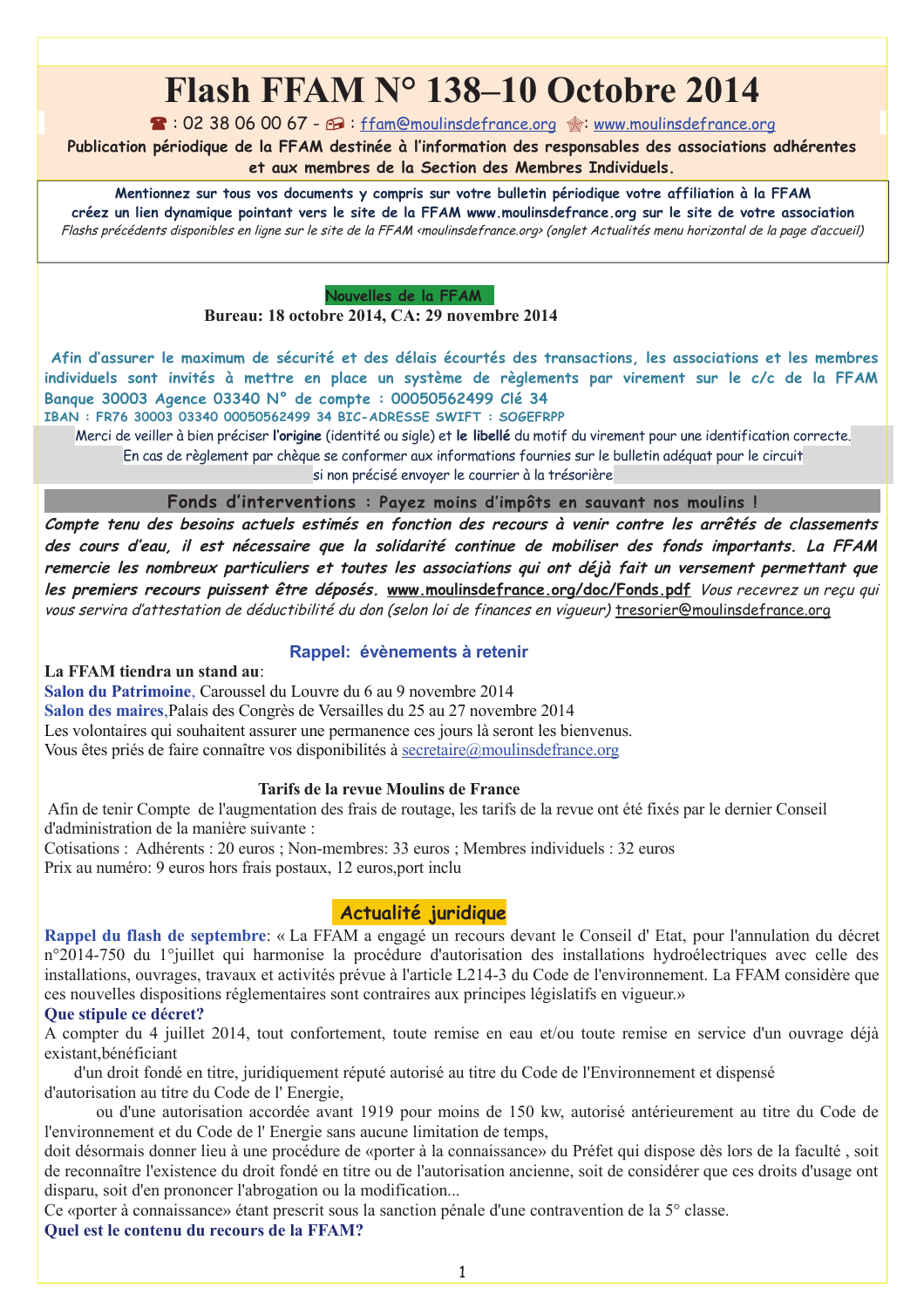Les moulins et usines hydrauliques bénéficiant, soit d'un droit fondé en titre à l'usage de l'eau, soit d'une autorisation administrative délivrée antérieurement à 1919 et pour une puissance administrative inférieure à 150 kw. étant des ouvrages déjà autorisés ou réputés autorisés au titre tant du Code de l'Environnement que du Code de l'Energie, l'administration ne peut en aucun cas prétendre soumettre systématiquement-sans autre considération-leur confortement, leur remise en eau ou en exploitation après période de chômage à une quelconque autorisation administrative nouvelle. Un telle disposition est contraire à la loi qui répute ces ouvrages déjà autorisés et par conséquent en situation administrative régulière.

#### Actualité politique et administrative.

Les nouveaux comités de bassin ont été installés. Ils adopteront dans les mois à venir les projets de SDAGE pour 2016-2021 dans le cadre d'une politique de reconquête et de gestion de la ressource en eau, en quantité et en qualité. Dans un communication en conseil des ministres, la Ministre de l'Ecologie et du Développement durable et de l'Energie, Ségolène Royal, a annoncé un changement de priorité : dans le cadre de sa politique de l'eau, le traitement des pollutions de toutes natures (nitrates, pesticides et micropolluants) est aujourd'hui en première place de ses préoccupations, la continuité écologique des cours d'eau ayant été reléguée au troisième rang de ses priorités. Des instructions ont été données en ce sens aux préfets coordonnateurs de bassin, aux directeurs régionaux de l'environnement, aux présidents des conseils d'administration et aux directeurs des agences de l'eau.

La tenue d'un colloque le 21 octobre 2014 célébrant les 50 ans de la loi sur l'eau et abordant les nouveaux défis de la politique de l'eau sera l'occasion de faire entendre la voix de la FFAM.

#### **Publications**

Nouvel ouvrage de Jean Bruggeman sur "Les moulins de l'arrondissement de Cambrai". Ouvrage de 584 pages qui relate l'histoire de tous les moulins de cet arrondissement. La parution est prévue pour la mi décembre .Il sera vendu en souscription au prix de 75 €. Prix valable jusqu'au 1<sup>er</sup> décembre 2014. Après cette date, son prix sera de 85 €. Tirage limité à 200 exemplaires. Le lien vers le bulletin de souscription http://asso.nordnet.fr/aramnord/souscription-tomecambresis.pdf

Le lobby de l'eau, Marc Laimé, François Bourin Editions, 408 pages, 26 euros

Le dernier livre de Marc Laimé s'attaque au lobby qui a fait main basse sur la gestion de l'eau en France, un marché qui génère vingt-trois milliards d'euros chaque année. « le résultat de l'action du lobby de l'eau est que la politique de l'eau se décide en France au ministère de l'Agriculture et non pas à celui de l'Écologie », se désole-t-il.

La France a été de nouveau condamnée par la justice européenne à cause de son incapacité à améliorer la qualité de ses eaux. C'est la cinquième condamnation ! Une situation dont est responsable le "lobby de l'eau" omniprésent.

Qui sont les membres de ce lobby ? Une petite centaine de personnes, hommes politiques, hautsfonctionnaires, associatifs, représentants de l'agriculture, de l'industrie et de l'énergie et des grands organismes de recherche spécialisés, installés à l'intérieur du système et omniprésents.

« Le lobby a fait systématiquement obstacle à toute mesure pouvant s'apparenter à une remise en cause non seulement de la politique de l'eau mais surtout des politiques agricoles qui sont un désastre pour la qualité de l'eau»

#### Retracer des généalogies de meuniers, par Myriam Provence.

Les meuniers étaient nombreux autrefois et exercaient leur métier de père en fils. Il existe dans les archives départementales de nombreux documents sur ce métier particulier. Par exemple des documents fiscaux sur les meuniers et sur les taxes à payer sous l'Ancien Régime pour l'utilisation des cours d'eau, qui permettent de remonter l'arbre généalogique plus de deux siècles parfois après l'arrêt des registres paroissiaux. Il existe aussi des documents précis sur le moulin lui-même, parce qu'il est en général isolé, bien identifié, qu'il s'agisse d'un moulin à eau ou d'un moulin-à-vent. Son histoire peut être retrouvée et, par là même, celle de ses occupants. Ce guide vous permettra donc de découvrir tous les détails concernant la vie quotidienne et l'ascendance de vos ancêtres meuniers.

Editions Archives & Culture. www.archivesetculture.fr/livre-archives-et-culture-genealogie-retracerdes-genealogies-de-meuniers-429.html

ISBN 978-2-35077-191-5. 64 pages, broché, 100 illustrations couleur. Septembre 2014. Prix 10  $\epsilon$  + port 3  $\epsilon$  (France métropolitaine – Autres nous consulter)

A commander à la FFAM, par courrier accompagné du règlement correspondant adressé à Annie Bouchard route d'Avenay cidex 22 – 14210 Evrecy